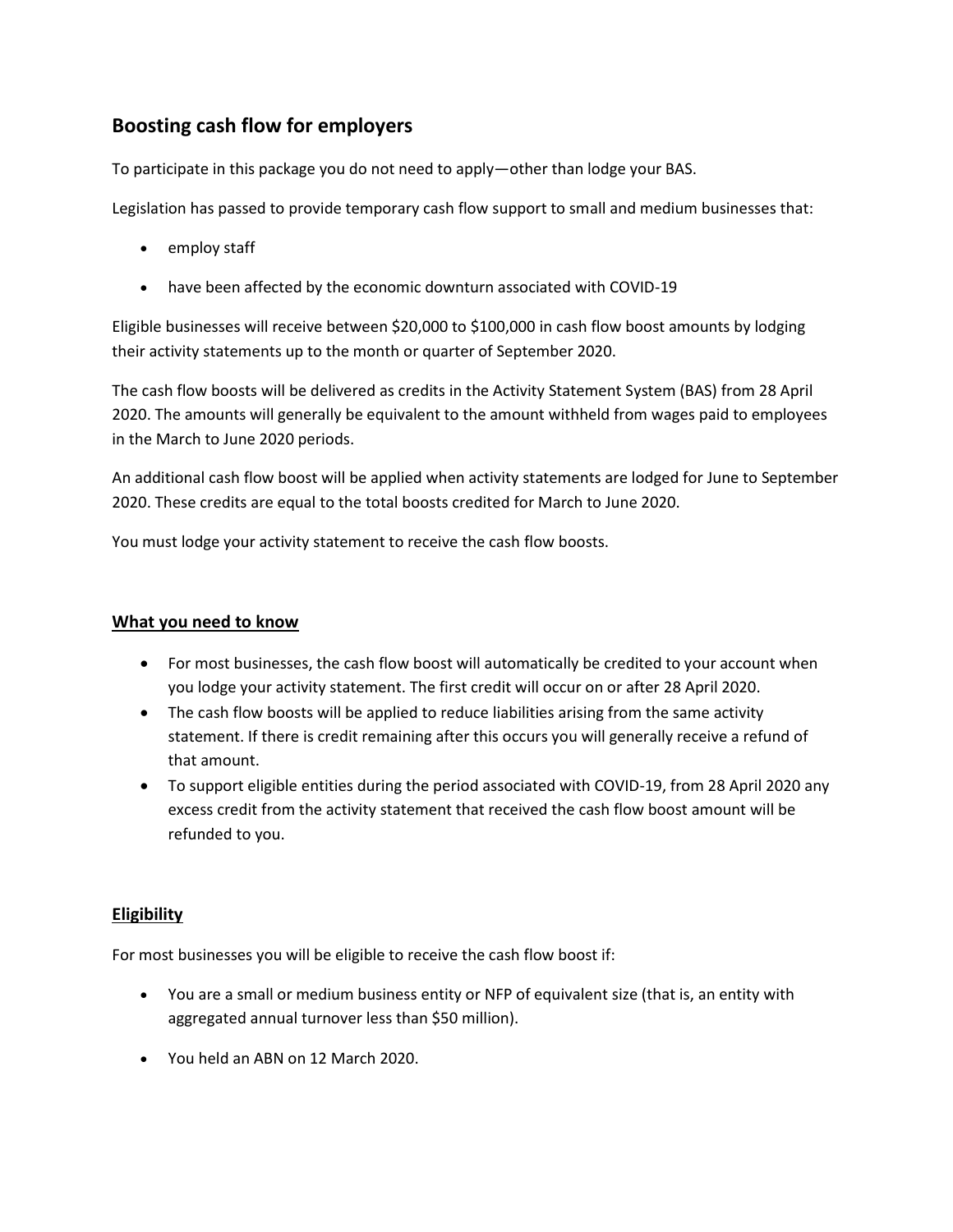- You made payments to employees subject to withholding (even if the amount you withheld is zero), such as
	- o salary and wages
	- o director fees
	- o eligible retirement or termination payments
	- o compensation payments
	- o voluntary withholding from payments to contractors.
- You have lodged, on or before 12 March 2020, at least one of
	- $\circ$  A 2018–19 income tax return showing that you had an amount included in your assessable income in relation to you carrying on a business.
	- $\circ$  An activity statement or GST return for any tax period that started after 1 July 2018 and ended before 12 March 2020 showing that you made a taxable, GST-free or input-taxed sale.

## **Delivery of the cash flow boosts**

#### **Timing**

The initial cash flow boosts will be delivered as credits in the activity statement system from 28 April 2020.

#### **Amount**

Your initial cash flow boost amount is based on the amount of your PAYG withholding.

Eligible businesses that withhold tax on their employees' salary and wages will receive a credit equal to 100% of the amount withheld, with the following exceptions:

- Monthly lodgers will receive a credit for March 2020 which is 300% of their withholding for that month. This will provide an approximate equivalent to lodgers reporting quarterly.
- Eligible businesses will receive a minimum of \$10,000 across March to June 2020, even if their total withholding is less than \$10,000.
- Total cash flow boosts for March to June 2020 cannot exceed \$50,000.